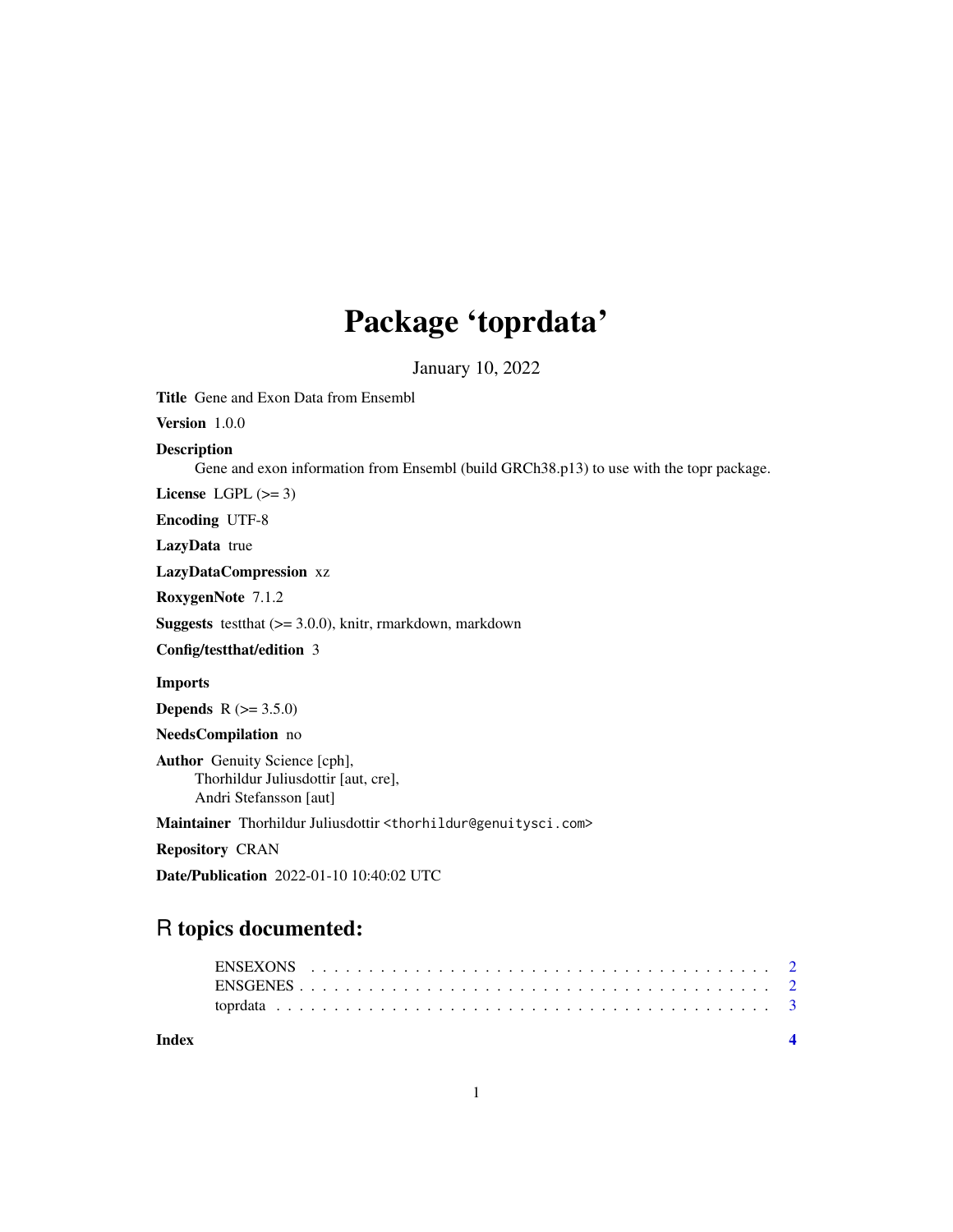<span id="page-1-2"></span><span id="page-1-0"></span>

#### Description

https://www.ensembl.info/2021/05/05/ensembl-104-has-been-released/

#### Usage

ENSEXONS

#### Format

A data frame with 40,122 rows and 7 variables:

chrom Chromosome on build version 38 (GRCh38/hg38) gene\_start genetic position of gene start on build version 38 gene\_end genetic position of gene end on build version 38 gene\_symbol The name of the gene exon\_chromstart genetic positions of exon start exon\_chromend genetic position of exon end

#### Details

exons on chrY and chrM were excluded from the exon dataset

<span id="page-1-1"></span>ENSGENES *Ensembl genes build HG38.104-5-2*

#### Description

https://www.ensembl.info/2021/05/05/ensembl-104-has-been-released/

#### Usage

ENSGENES

#### Format

A data frame with 40,122 rows and 5 variables:

chrom Chromosome on build version 38 (GRCh38/hg38) gene\_start genetic position of gene start on build version 38 gene\_end genetic position of gene end on build version 38 gene\_symbol The name of the gene biotype the biotype of the gene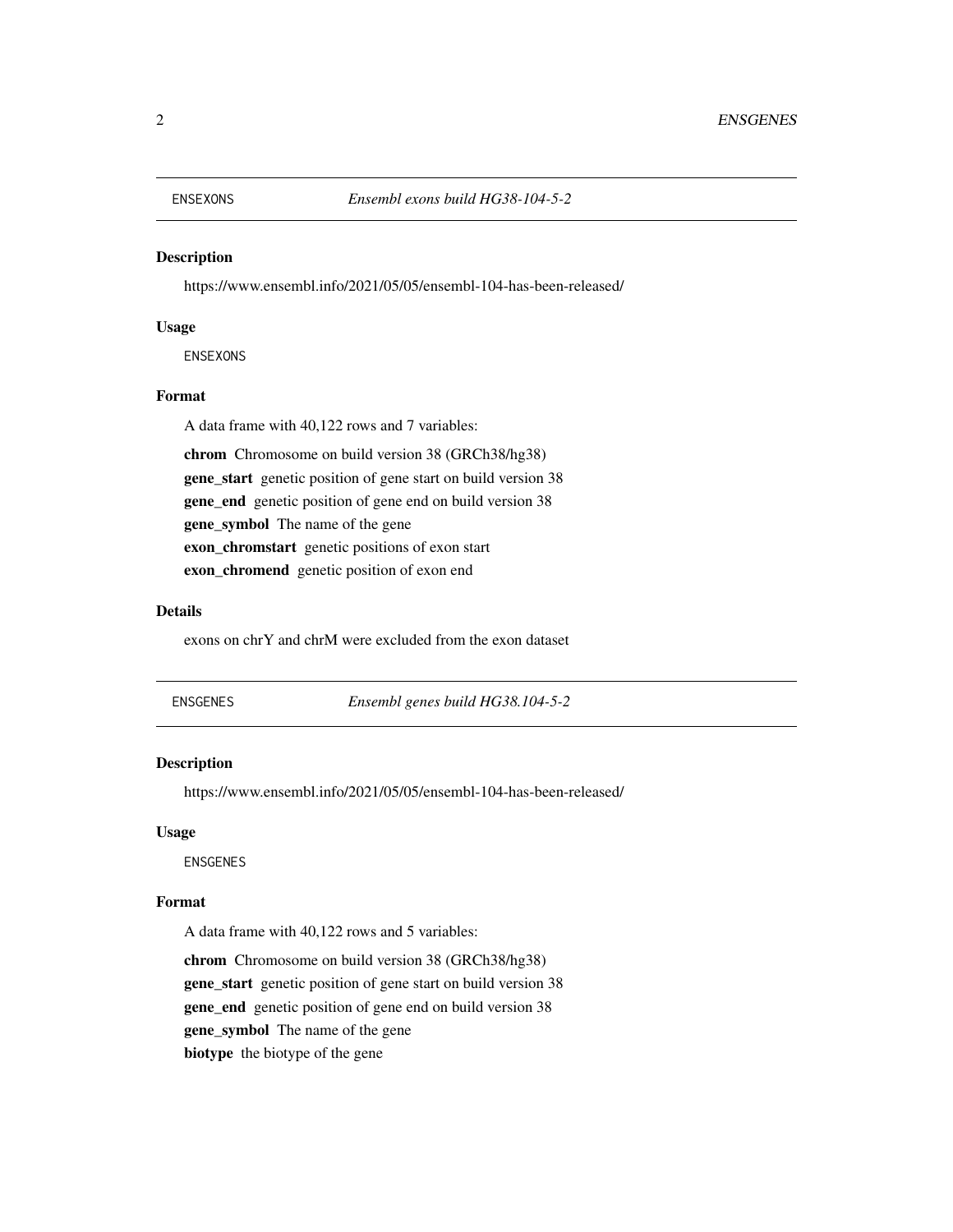#### <span id="page-2-0"></span>toprdata 3

#### Details

genes on chrY and chrM were excluded

toprdata *toprdata*

### Description

Gene and exon datasets to use with the topr package

#### datasets

The two datasets are:

- [ENSGENES](#page-1-1) Gene information
- [ENSEXONS](#page-1-2) Exon informatino

#### Examples

library(toprdata) head(ENSGENES) head(ENSEXONS)